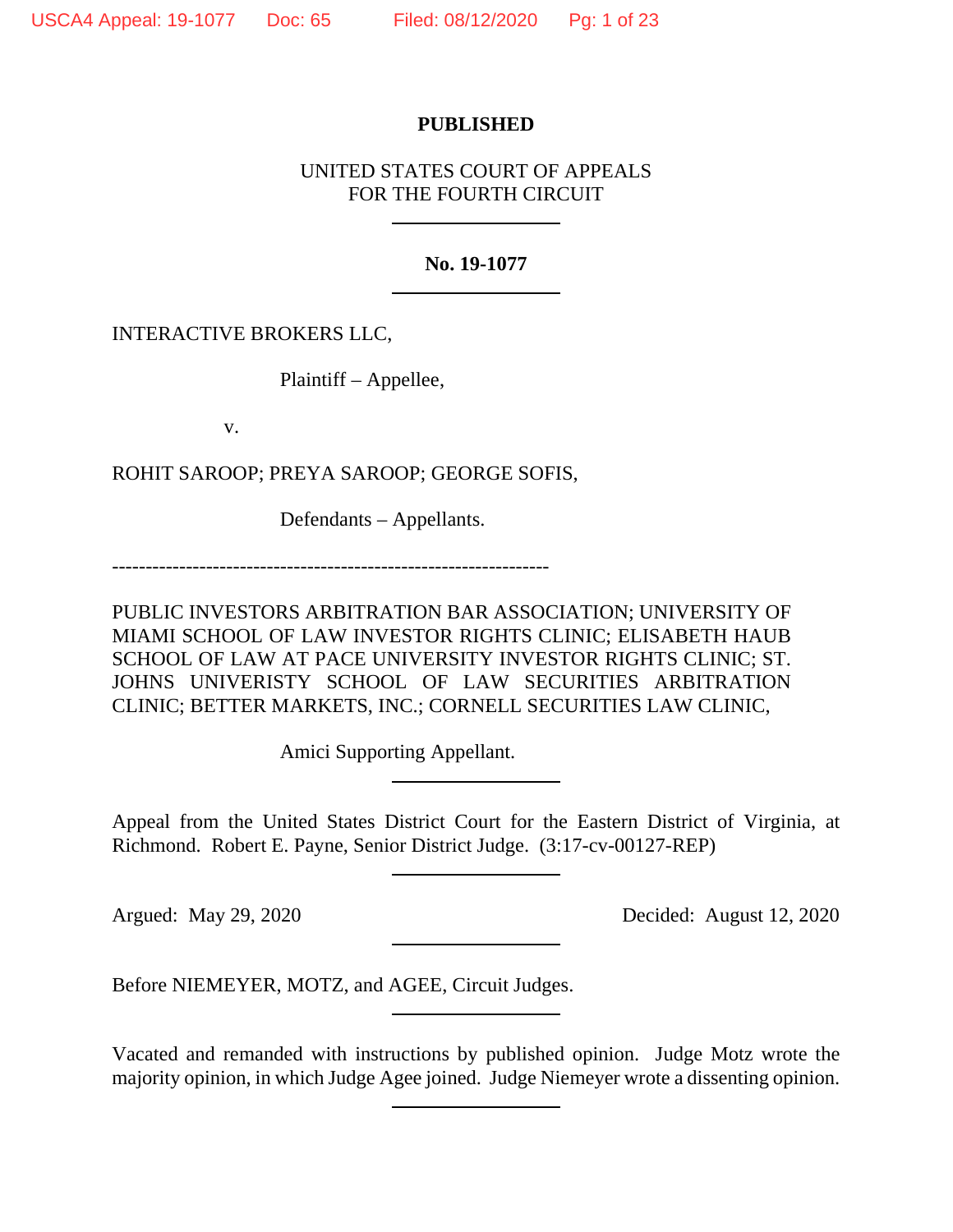**ARGUED:** Samuel B. Edwards, SHEPHERD SMITH EDWARDS & KANTAS LLP, Houston, Texas, for Appellants. William H. Hurd, TROUTMAN SANDERS LLP, Richmond, Virginia, for Appellee. **ON BRIEF:** Edward E. Bagnell, Jr., Hugh M. Fain, III, Patricia B. Turner, SPOTTS FAIN, PC, Richmond, Virginia; David W. Miller, SHEPHERD SMITH EDWARDS & KANTAS LLP, Houston, Texas, for Appellants. Stephen C. Piepgrass, James K. Trefil, TROUTMAN SANDERS, LLP, Richmond, Virginia, for Appellee. Jordan E. McKay, MICHIEHAMLETT PLLC, Charlottesville, Virginia, for Amicus Public Investors Arbitration Bar Association. Andrew Whiteman, WHITEMAN LAW FIRM, Raleigh, North Carolina, for Amici University of Miami School of Law Investor Rights Clinic, Elisabeth Haub School of Law at Pace University Investor Rights Clinic, and St. John's University School of Law Securities Arbitration Clinic. Dennis M. Kelleher, Stephen W. Hall, Jason Grimes, BETTER MARKETS, INC., Washington, D.C., for Amicus Better Markets, Inc.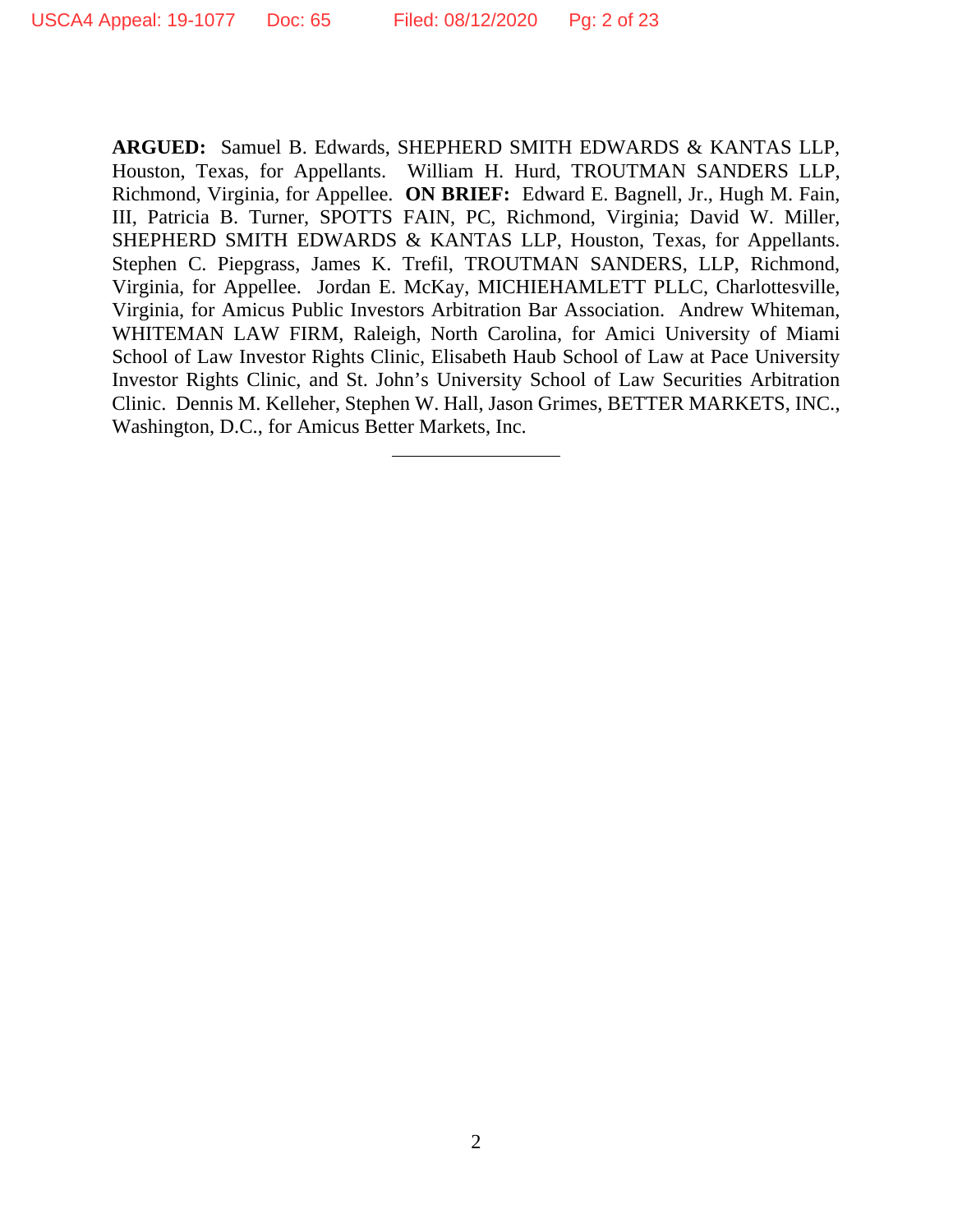#### DIANA GRIBBON MOTZ, Circuit Judge:

After several investors suffered significant losses during a period of market volatility, they filed an arbitration claim against their broker, seeking compensation for the losses. When the arbitrators found for the investors, the broker asked the district court to vacate the award. The court ordered the arbitrators to clarify the award and, after the arbitrators did so, vacated the modified award. The investors appeal, and, for the reasons that follow, we vacate the judgment of the district court and remand with instructions to confirm the modified arbitration award.

I.

On June 18, 2012, and October 15, 2012, Rohit Saroop, Preya Saroop, and George Sofis (together, "Investors") opened accounts with Interactive Brokers ("Broker"), an online broker-dealer that provides an internet platform for investors to buy and sell securities. The Broker drafted the governing contracts, which the Investors signed. Each contract includes a mandatory arbitration provision and a choice-of-law provision specifying Connecticut law. The contracts also provide that "[a]ll transactions are subject to rules and policies of relevant markets and clearinghouses, and applicable laws and regulations."

The Investors hired a third-party investment manager to trade securities on their accounts. The manager, who now appears to be judgment proof, invested in an exchangetraded note, iPath S&P 500 VIX Short-Term Futures ("VXX"), which is tied to the market's "fear index," meaning the price fluctuates with the stability of the market. Using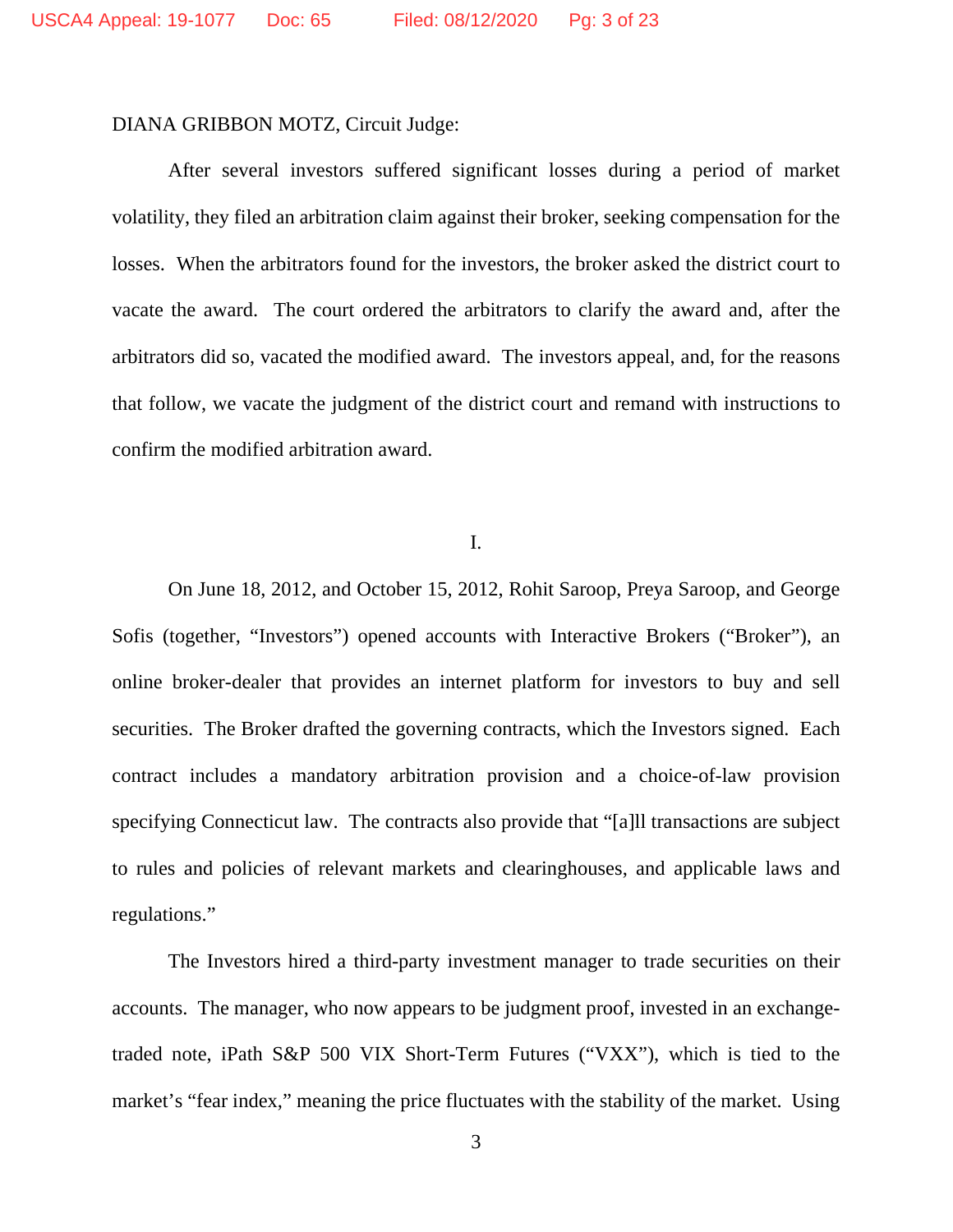the Investors' accounts, the manager sold naked call options for VXX, thereby selling the right to buy VXX at a predetermined price until the date that the option expired. If the market remained stable, the price of VXX would remain stable, the options would not be exercised, and the Investors would make money. However, if the market became volatile, the price of VXX would increase, the options would be exercised, and the Investors would lose money.

The manager executed the trades through the Investors' portfolio margin accounts with the Broker. In general, portfolio margin accounts have enhanced risk. For example, when buying securities on margin, an investor can borrow money from his broker to purchase the securities. While this enables the investor to purchase larger amounts than possible without the money loaned by the broker, it also increases the risk of loss. If the price of the security falls, the investor owes the broker for those losses. Because of the significant risks, the Financial Industry Regulatory Authority ("FINRA") prohibits trades of certain high-risk securities through portfolio margin accounts, including trades of VXX. *See* FINRA Rule 4210(g).

From the time the Investors opened their accounts with the Broker, the Investors made significant profit from a variety of investment decisions, including by sale of their call options for VXX. On August 19, 2015, the Investors' accounts were 100% in cash with no open investment positions. The Saroops had \$520,450.40 in their joint account and Sofis had \$500,529.48 in his account. After August 19, the investment manager began once again trading VXX call options. The Broker executed these trades through the Investors' accounts.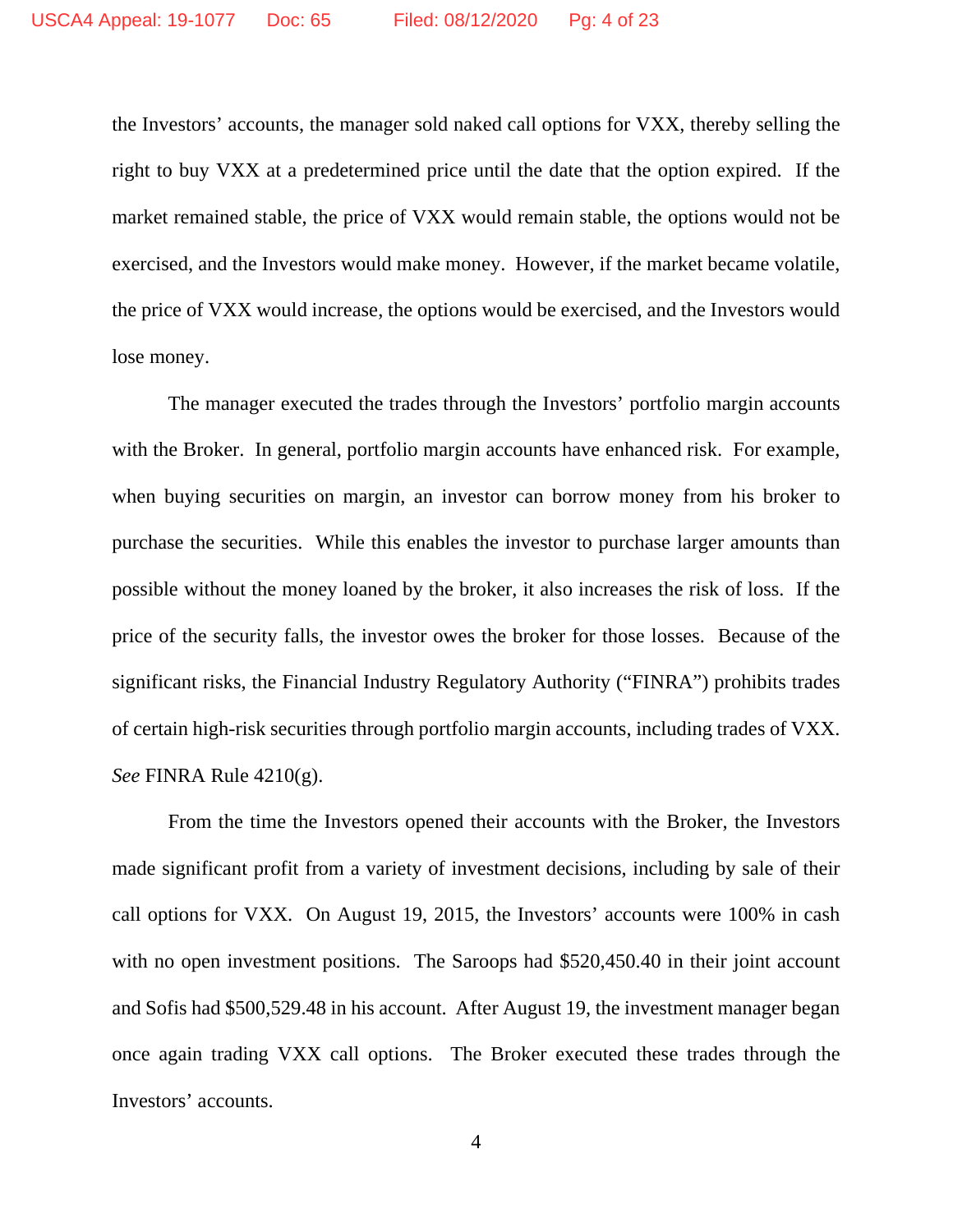On August 24, 2015, the Dow Jones Industrial Average underwent what was then the largest one-day drop in its history. Given the Broker's execution of the manager's investment strategy, the value of the Investors' accounts fell by 80%. Because the value of the accounts fell below requirements for the amount needed to maintain a portfolio margin account, the Broker began auto-liquidating the accounts, pursuant to the parties' contracts. Through this process, the Broker sold the entire value of the accounts but could not recoup the full loss. Ultimately, the Investors owed \$384,400 to the Broker.

The Investors filed a claim with FINRA's arbitration division, seeking to recover their substantial losses from the Broker. The Investors asserted nine causes of action breach of contract, promissory estoppel, violation of state securities statutes, commercially unreasonable disposition of collateral, negligence, negligent and intentional misrepresentation, unjust enrichment, and vicarious liability. The Investors did not assert a private cause of action based on the FINRA rules. In addition to seeking damages, the Investors requested attorneys' fees. The Broker counterclaimed, seeking payment of the debt and attorneys' fees. As was their prerogative, the parties declined to request a reasoned decision from the arbitrators. *See* FINRA Rule 12904(g)(1).

A three-member arbitration panel found for the Investors. The arbitrators first set forth the many "causes of action" brought by the Investors. The panel then awarded the Investors "the value of their accounts on August 19, 2015 (\$520,450.40 to the Saroops and \$500,529.48 to Sofis)." In reaching this conclusion, the arbitrators did not specify which cause of action formed the basis of the Broker's liability to the Investors. The lack of

5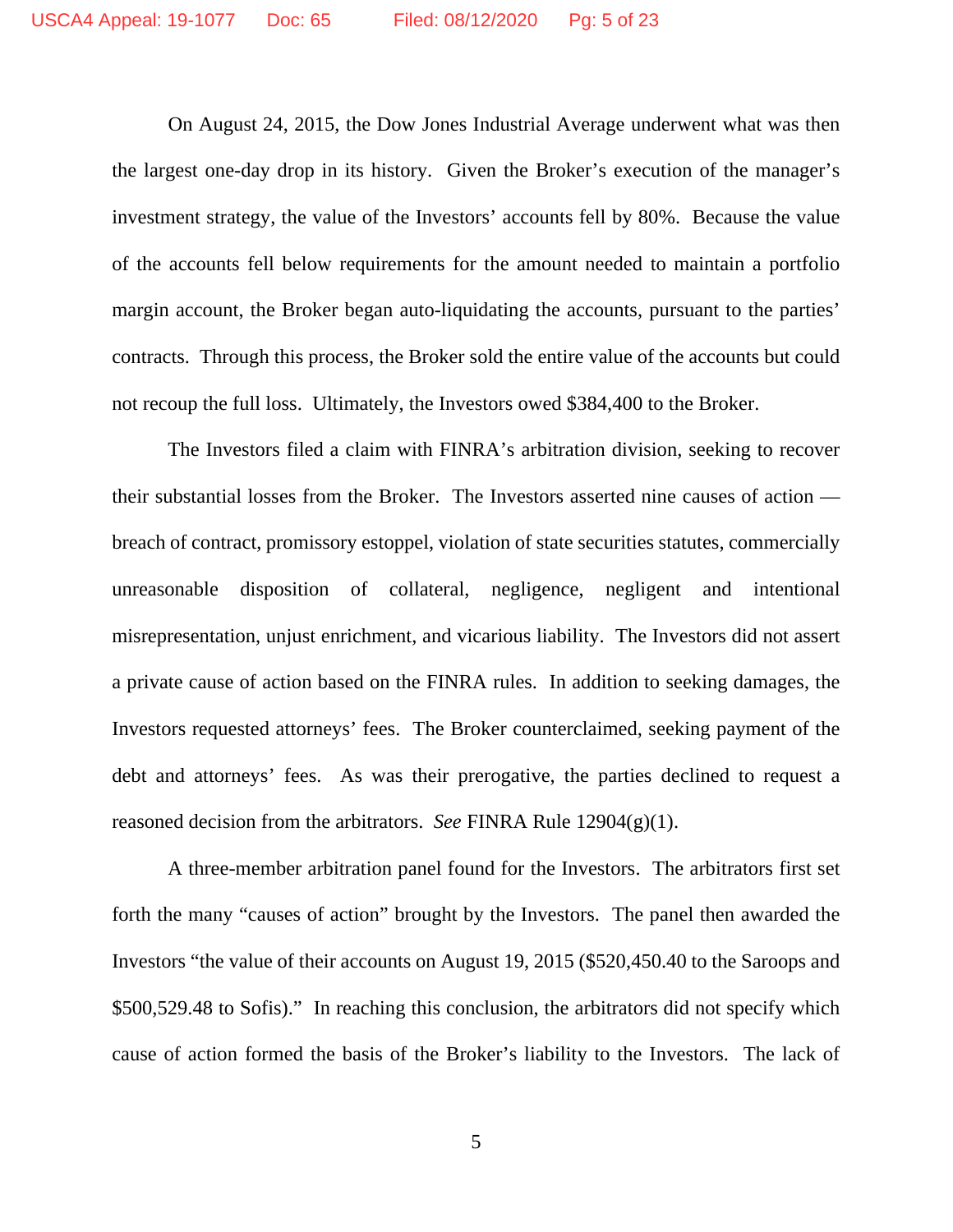explanation is consistent with the fact that no party requested a reasoned decision, and so the arbitrators were under no obligation to provide the rationale for the award.

The arbitration panel then dismissed the Broker's counterclaim. Despite not needing to provide a rationale, the arbitrators noted the counterclaim's dismissal was "based on [the Broker's] violation of FINRA Rule 4210 as further explained in regulatory notice 08-09." The panel further stated that "[t]he securities placed in the portfolio margin account were not eligible for that account based on these rules and regulations."

After setting forth its conclusions as to liability, the arbitrators specified the precise breakdown of all damages, interest, costs, and fees. In addition to compensatory damages, the panel required the Broker to pay attorneys' fees to the Investors "pursuant to the parties' agreement." At the end of the list of monetary determinations, the arbitration panel stated, "Any and all claims for relief not specifically addressed herein, including punitive damages, are denied."

The Broker moved to vacate the arbitration award in federal court, and the Investors cross-moved to confirm the award. The district court held a hearing, during which it voiced substantial criticism of the arbitration process, including its belief that "a reasoned judge and jury can deal with things in a much more intelligent way." In a subsequent written opinion, the court concluded that because it was "unable to determine which of the nine claims filed by [the Investors] was the source of liability," and it found the damages amount "baffling," it could neither vacate nor confirm the award. The court remanded the claim to the same arbitrators for an additional "brief explanation." The Investors attempted to appeal the court's order, but we dismissed the appeal as interlocutory.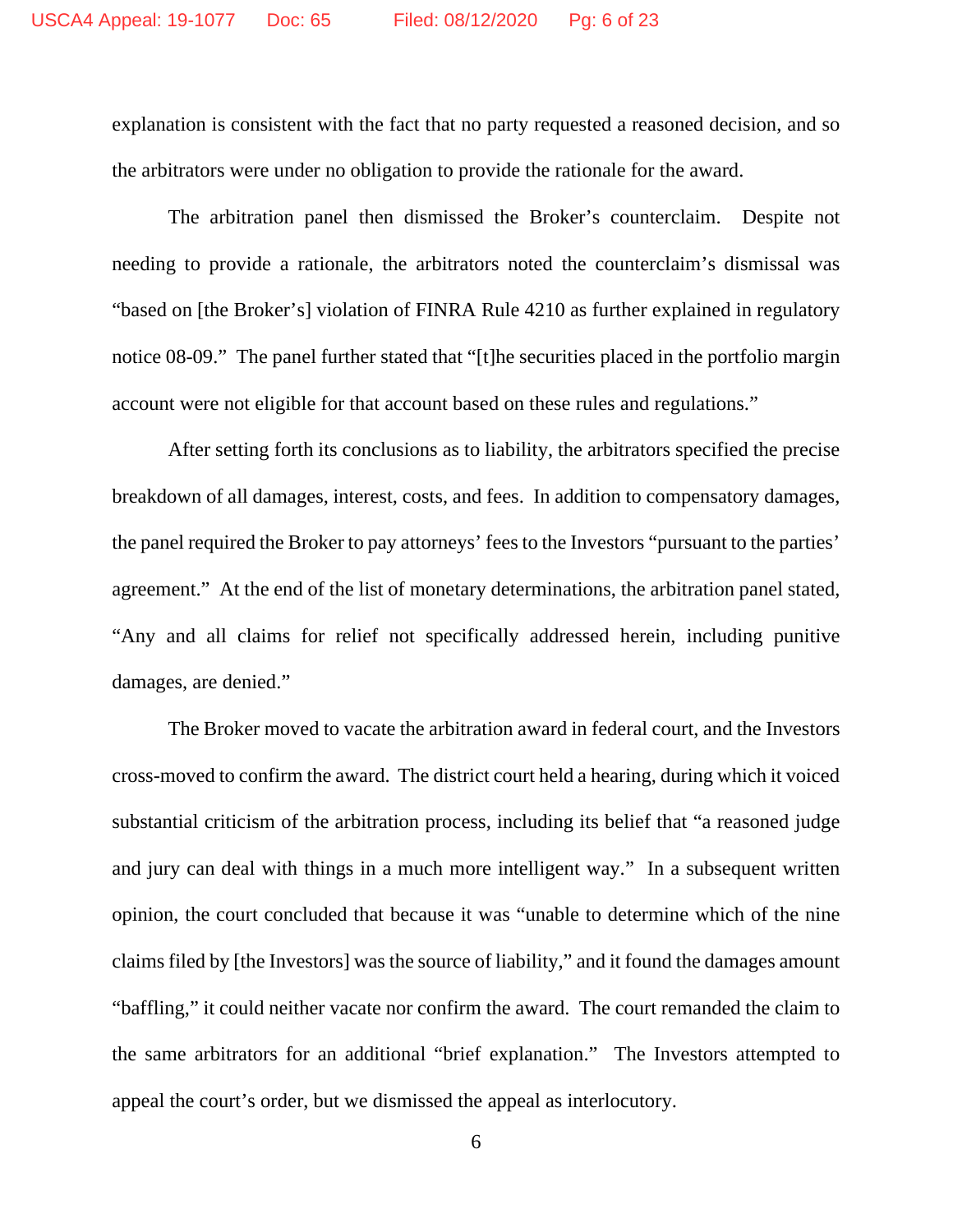Upon remand to the arbitrators, they issued a modified award. The modified award repeated the liability findings from the original award. It then appended the following explanation for its application of FINRA Rule 4210 to the Broker's counterclaim:

[The Broker's] position that the Panel should not enforce a FINRA rule amounts to saying that FINRA should provide an opportunity for investors to commit financial suicide by investing in securities that are ineligible for inclusion in a portfolio margin account. To ignore a FINRA rule by the Panel would defeat the purpose of FINRA.

The arbitrators also added that the damages awarded to the Investors stemmed from the cash amounts that "were subsequently invested in securities that were ineligible for investment in portfolio margin accounts." Thus, the panel again did not explicitly identify which of the nine causes of action formed the basis of the Broker's liability.

The Broker returned to district court and moved to vacate the modified arbitration award. The Investors cross-moved to confirm the award. The district court held another hearing and again criticized the arbitration process. The court explained that it was "just astounded at the jackleg operation that I see here. I don't know why anybody would agree to have these people [the arbitrators] do anything." By written order, the court granted the Broker's motion to vacate the award in favor of the Investors and remanded the Broker's counterclaim to a new panel of arbitrators. The court reasoned that the arbitrators had based the Broker's liability to the Investors on FINRA Rule 4210, which was "a manifest disregard of the law because the law is clear that there is no private right of action to enforce FINRA rules."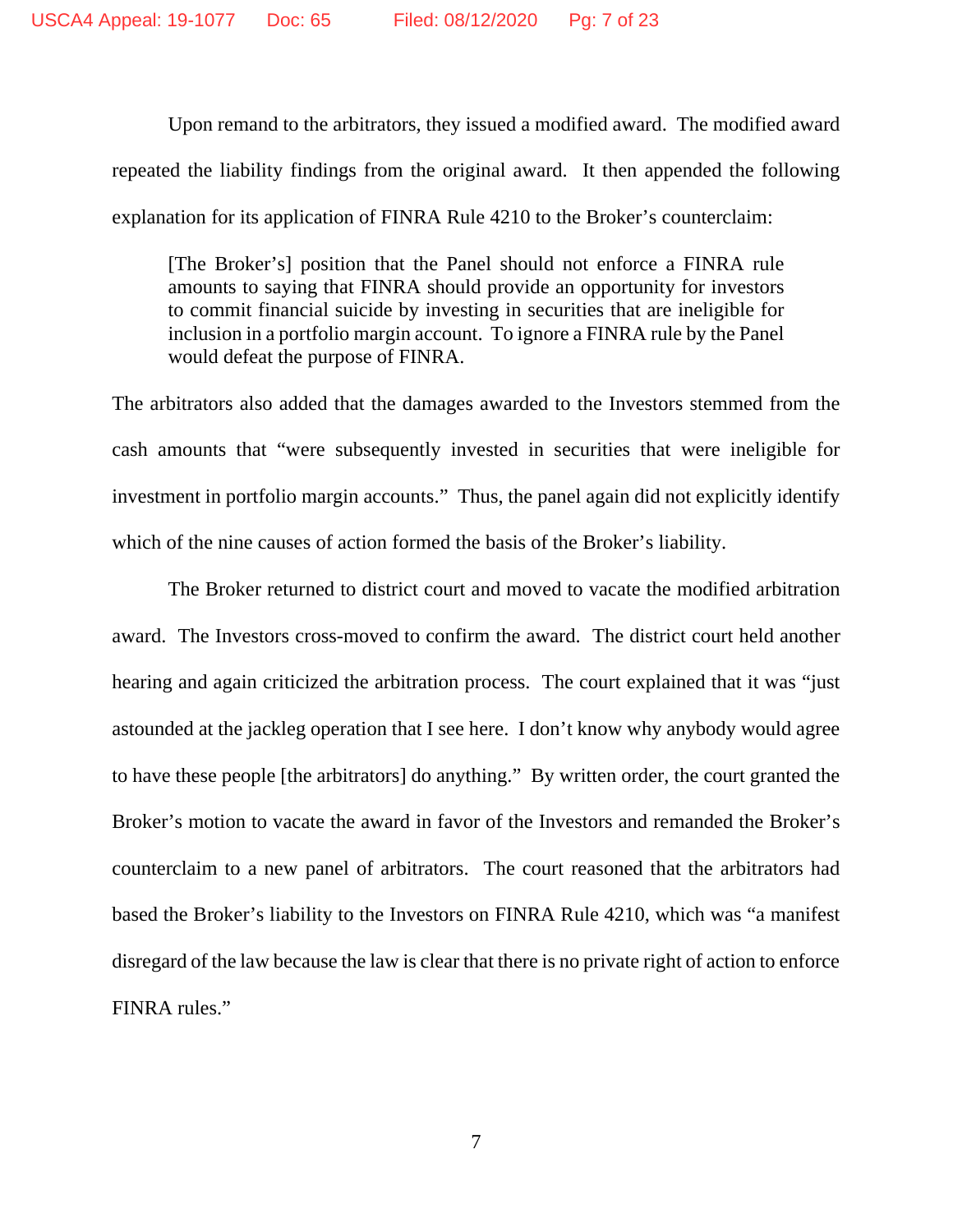The Investors timely appealed. "We review the district court's findings of fact for clear error and its conclusions of law, including its decision to vacate an arbitration award, *de novo*." *Raymond James Fin. Servs., Inc. v. Bishop*, 596 F.3d 183, 190 (4th Cir. 2010).

II.

The Investors contend that the district court erred in three independent ways: by remanding the original arbitration award for clarification, by vacating the modified arbitration award, and by remanding only the Broker's counterclaim to a new arbitration panel for reconsideration. Given that the district court erred in vacating the modified award, we need not address the Investors' other contentions.

The district court vacated the modified award because, in its view, the arbitrators manifestly disregarded the law. "A court may vacate an arbitration award under the manifest disregard standard only when a plaintiff has shown that: (1) the disputed legal principle is clearly defined and is not subject to reasonable debate; and (2) the arbitrator refused to apply that legal principle." *Jones v. Dancel*, 792 F.3d 395, 402 (4th Cir. 2015). \*

<sup>\*</sup> The parties dispute the test for demonstrating a manifest disregard of the law. The Investors argue that, as part of the second prong set forth above, a party seeking to vacate an arbitration award must demonstrate that the arbitration panel was "aware of the law, understood it correctly, found it applicable to the case before [it], and yet chose to ignore it in propounding [its] decision." *Long John Silver's Rests., Inc. v. Cole*, 514 F.3d 345, 349 (4th Cir. 2008) (quoting *Remmey v. PaineWebber, Inc.*, 32 F.3d 143, 149 (4th Cir. 1994)). As the Broker notes, recent Fourth Circuit opinions have not articulated this particular formulation for demonstrating the arbitrator's knowledge. *See Jones*, 792 F.3d at 402; *Wachovia Secs., LLC v. Brand*, 671 F.3d 472, 481 (4th Cir. 2012). Because the Broker fails to show the violation of any clearly defined law (and therefore is not entitled to vacatur of the award), we need not reach the question of whether the Broker would need additional proof of the arbitration panel's knowledge to succeed in vacating the award.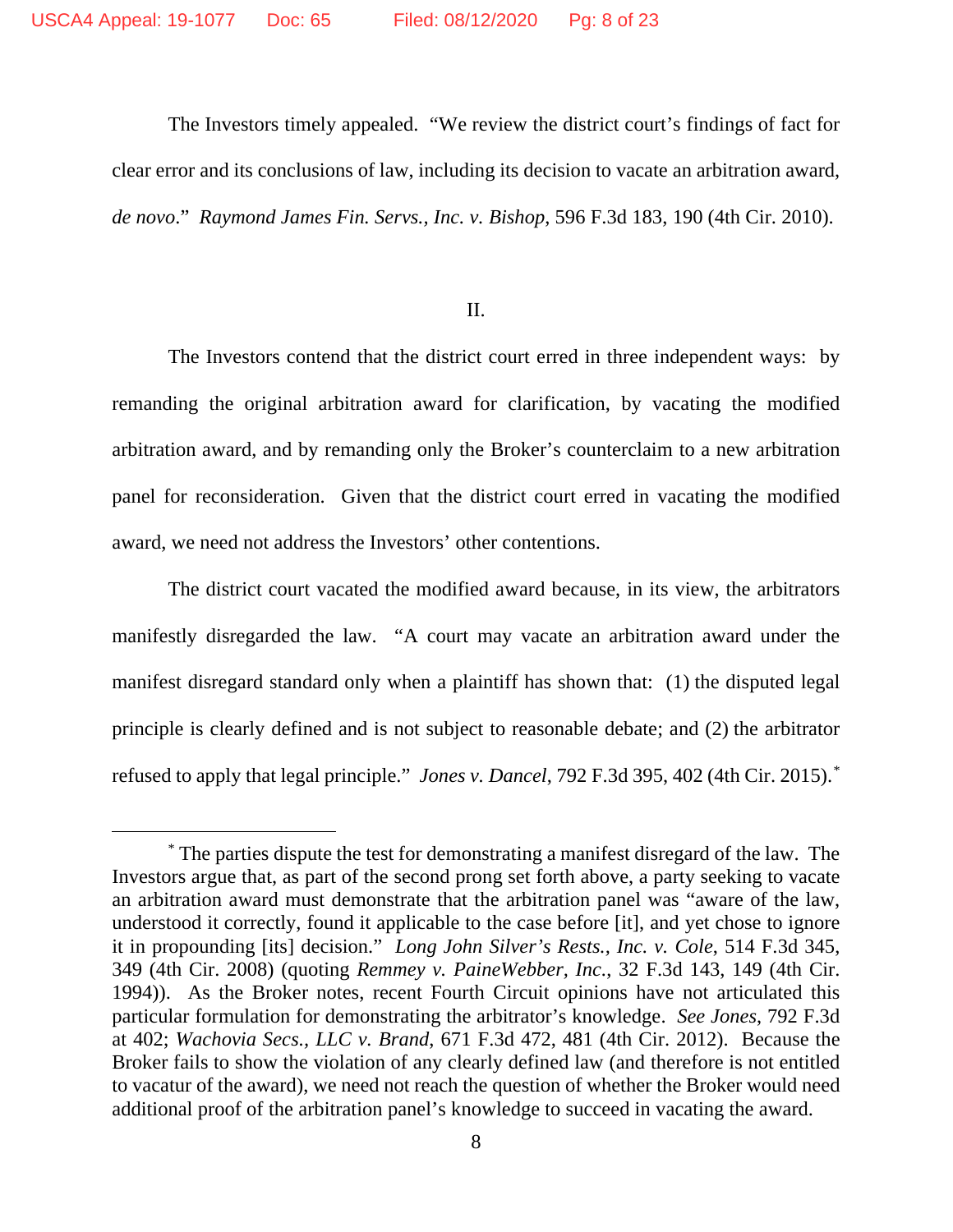The party seeking to vacate an arbitration award bears a "heavy burden." *Patten v. Signator Ins. Agency, Inc.*, 441 F.3d 230, 235 (4th Cir. 2006) (quoting *Remmey*, 32 F.3d at 149). A "court will set [the arbitral] decision aside only in very unusual circumstances." *First Options of Chi., Inc. v. Kaplan*, 514 U.S. 938, 942 (1995). Limited judicial review is "needed to maintain arbitration's essential virtue of resolving disputes straightaway." *Hall St. Assocs., L.L.C. v. Mattel, Inc.*, 552 U.S. 576, 588 (2008). A more searching review would "'render informal arbitration merely a prelude to a more cumbersome and timeconsuming judicial review process' and bring arbitration theory to grief." *Id.* (alteration and citations omitted) (quoting *Kyocera Corp. v. Prudential-Bache Trade Servs., Inc.*, 341 F.3d 987, 998 (9th Cir. 2003)). "When parties consent to arbitration, and thereby consent to extremely limited appellate review, they assume the risk that the arbitrator may interpret the law in a way with which they disagree." *Wachovia*, 671 F.3d at 478 n.5.

### III.

With the above principles in mind, we turn to the Broker's contentions that the arbitrators manifestly disregarded the law in finding the Broker liable for the Investors' losses, in imposing damages, and in awarding attorneys' fees.

## A.

The modified arbitration award stated that the Investors "are awarded the value of their accounts on August 19, 2015 (\$520,450.40 to the Saroops and \$500,529.48 to Sofis)," but the award did not explicitly state which cause of action formed the basis of the Broker's liability, given that no party requested a reasoned award. After finding the Broker liable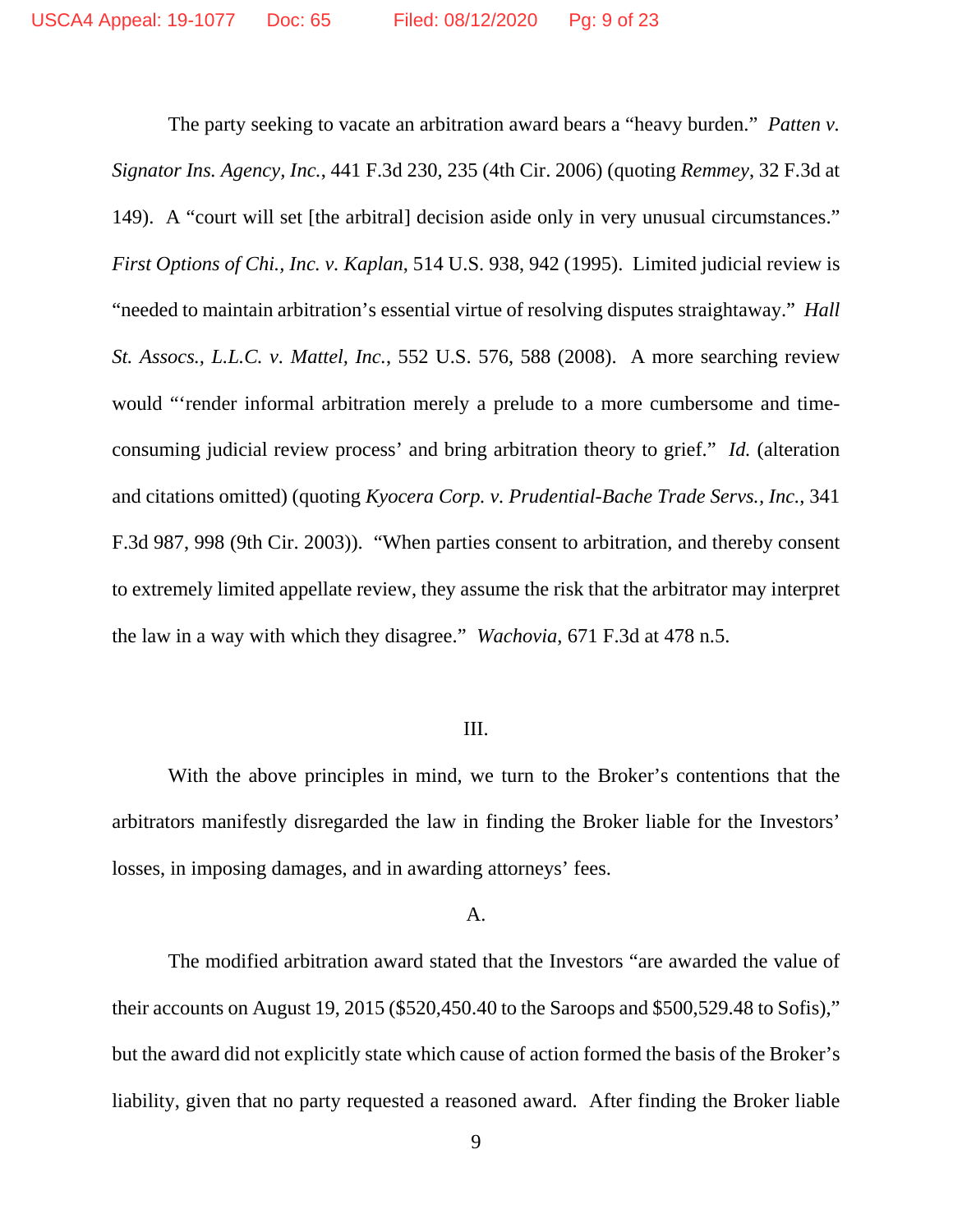to the Investors, the award then dismissed the Broker's counterclaim "based on Respondent's violation of FINRA Rule 4210" and further noted the importance of adhering to the Rule.

The Broker argues that the arbitration panel's invocation of the FINRA Rule in rejecting the Broker's counterclaim means that the panel predicated the award to the Investors on a private cause of action under the Rule. Despite the fact that the Investors never asserted such a cause of action, the Broker urges us to so conclude because the award states, "Any and all claims for relief not specifically addressed herein, including punitive damages, are denied." According to the Broker, this sentence indicates that the FINRA Rule is the only plausible cause of action undergirding liability because it is the only theory the arbitrators expressly endorsed, albeit in denying the Broker's counterclaim.

But the Broker overlooks the distinction between "causes of action" and "claims for relief" as those terms are used in the award. The arbitration award expressly refers to theories of liability as "causes of action." By contrast, the award uses the phrase "claims for relief" to refer to requests for particular remedies. Thus, the phrase "claims for relief" occurs in the section of the award describing the breakdown of damages and costs, and the arbitrators used "punitive damages" as an example of a claim for relief. Consequently, the denial of "claims for relief not specifically addressed" constitutes a rejection of other remedies, not a description of the predicate of liability. *Cf. Wisconsin Cent. Ltd. v. United States*, 138 S. Ct. 2067, 2071 (2018) ("We usually presume differences in language like this convey differences in meaning." (internal quotation marks omitted)). The arbitration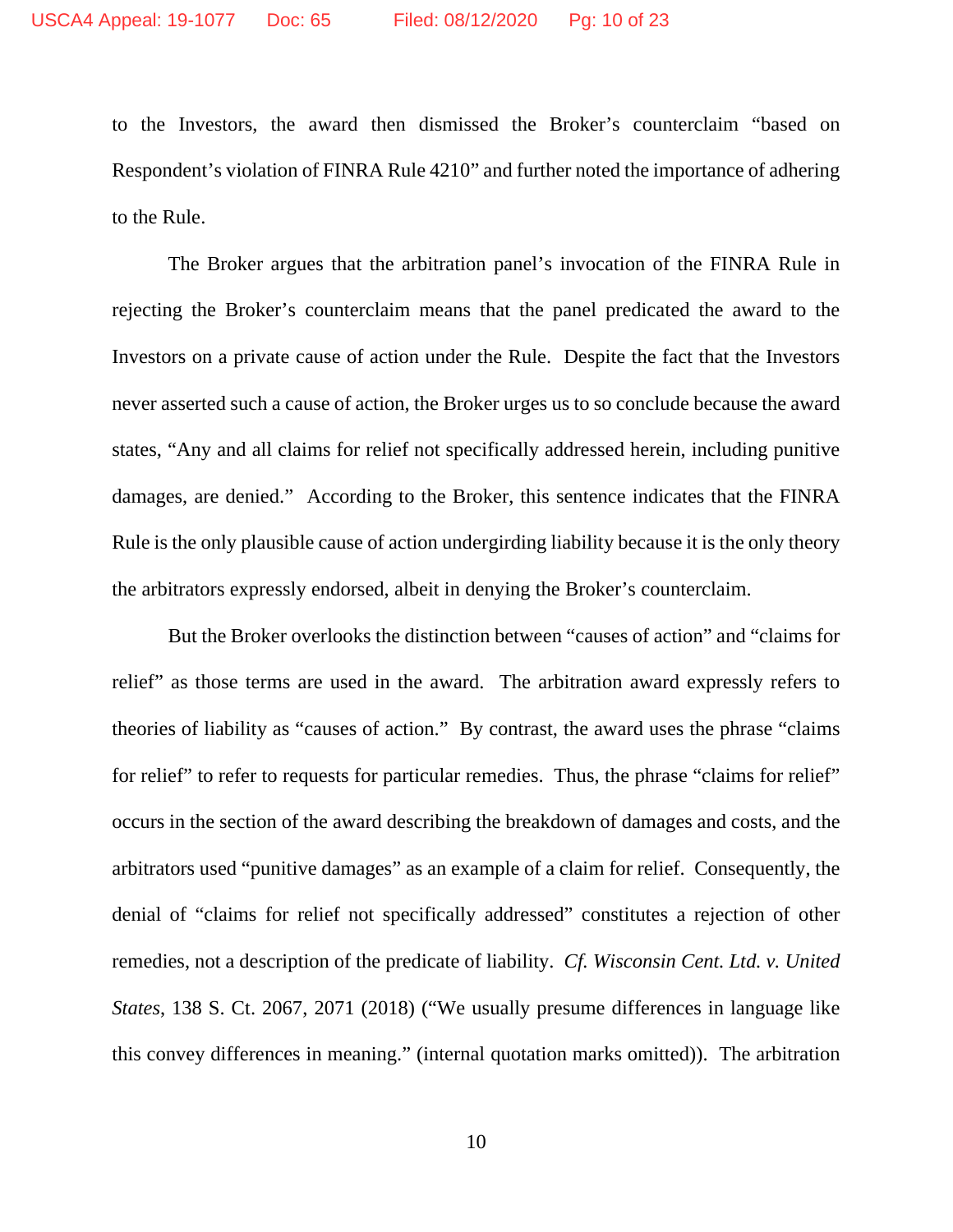panel simply did not state which cause of action provided the basis of its award to the Investors.

The Broker, then, must show that it would be manifest disregard of the law to enforce all causes of action asserted by the Investors. This it cannot do. It would certainly not be manifest disregard of the law to premise liability on breach of contract. As the Broker conceded during oral argument, parties may incorporate the FINRA rules into a contract. Oral Arg. at 35:00–:18; *see also Allstate Life Ins. Co. v. BFA Ltd. P'ship*, 287 Conn. 307, 315 (2008) ("When parties execute a contract that clearly refers to another document, there is an intent to make the terms and conditions of the other document a part of their agreement, so long as both parties are aware of the terms and conditions of that other document."). The parties' contracts here state, "All transactions are subject to rules and policies of relevant markets and clearinghouses, and applicable laws and regulations." This, of course, includes the publicly available FINRA rules. *See FINRA Rules*, FINRA, https://www.finra.org/rules-guidance/rulebooks/finra-rules (last visited July 28, 2020). As such, the clause could well be read as incorporating the FINRA rules, making a violation of the rules a breach of the parties' contracts.

Even if this is not the only interpretation of the contracts, it suffices given our deferential review. "[N]either misapplication of principles of contractual interpretation nor erroneous interpretation of the agreement in question constitutes grounds for vacating an [arbitration] award." *Apex Plumbing Supply, Inc. v. U.S. Supply Co.*, 142 F.3d 188, 194 (4th Cir. 1998). Indeed, "'[i]t is not enough to show that the arbitrator committed an error — or even a serious error.' . . . [A]n arbitral decision 'even arguably construing or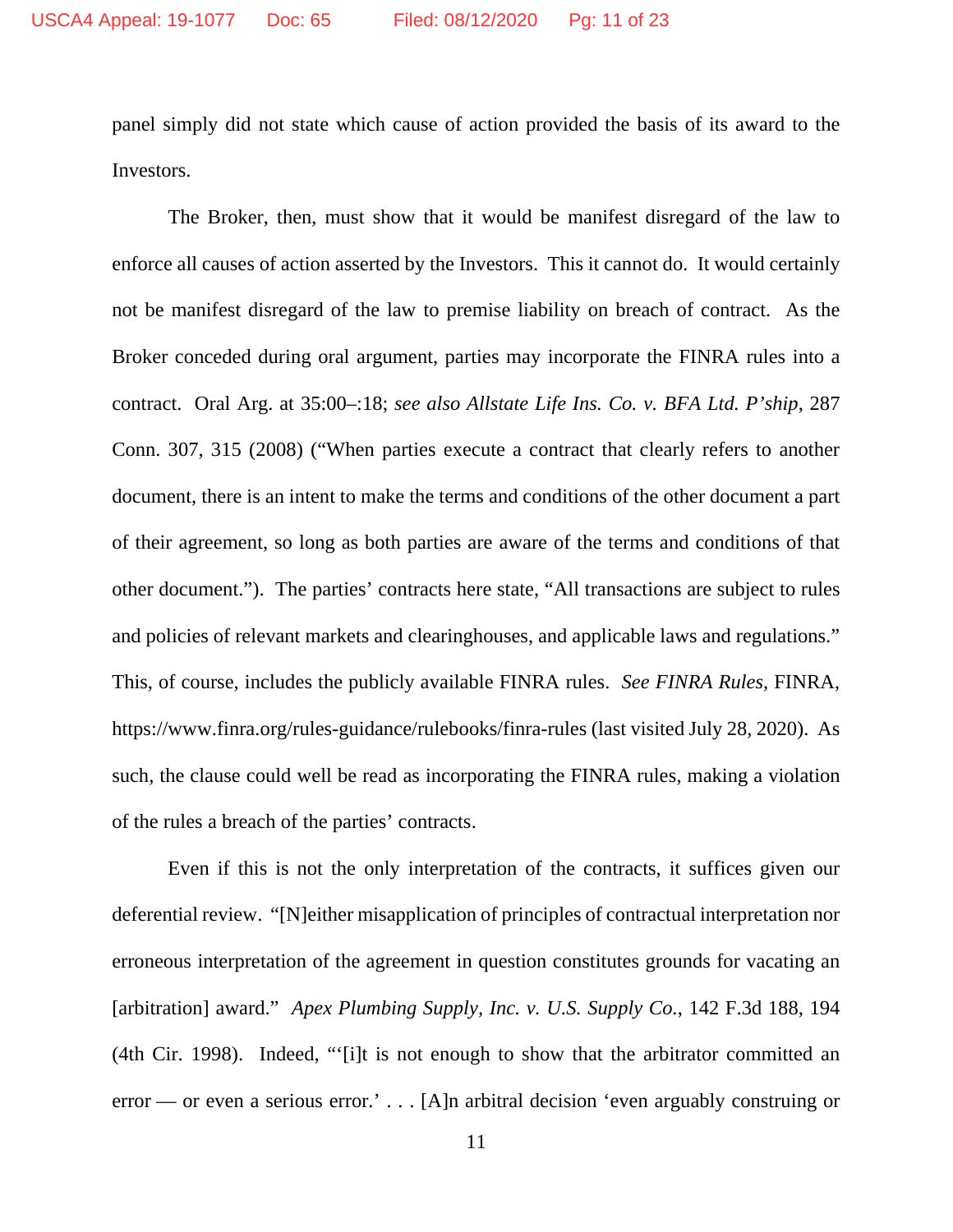applying the contract' must stand, regardless of a court's view of its (de)merits." *Oxford Health Plans LLC v. Sutter*, 569 U.S. 564, 569 (2013) (alterations omitted) (first quoting *Stolt-Nielsen S.A. v. AnimalFeeds Int'l Corp.*, 559 U.S. 662, 671 (2010); then quoting *E. Associated Coal Corp. v. United Mine Workers*, 531 U.S. 57, 62 (2000)). Imposing liability based on a contractual obligation to comply with the FINRA rules is, at the very least, an arguable interpretation of the parties' contracts. And the Broker executed trades of VXX on the Investors' portfolio margin accounts, in clear violation of FINRA Rule 4210. Thus, the arbitrators' imposition of liability against the Broker is not in manifest disregard of the law.

#### B.

The Broker next argues that the arbitration panel manifestly disregarded the law by imposing damages in the amount of the Investors' accounts on August 19, 2015. Under Connecticut law, which the parties agree governs their contracts, "contract damages are awarded to place the injured party in the same position as he would have been in had the contract been fully performed." *Bertozzi v. McCarthy*, 164 Conn. 463, 468 (1973). Arguably, at least, the award placed the Investors in the position they would have been if the contracts had been properly performed after August 19, and so the Investors did not profit from the Broker's breach of contract but were simply returned to the status quo.

Again, this is not the only reading of the law, or perhaps even the best. But "a district court may not overturn an arbitration award 'just because it believes, however strongly, that the arbitrators misinterpreted the applicable law.'" *Jones*, 792 F.3d at 401 (quoting *Wachovia*, 671 F.3d at 478 n.5); *see also Qorvis Commc'ns, LLC v. Wilson*, 549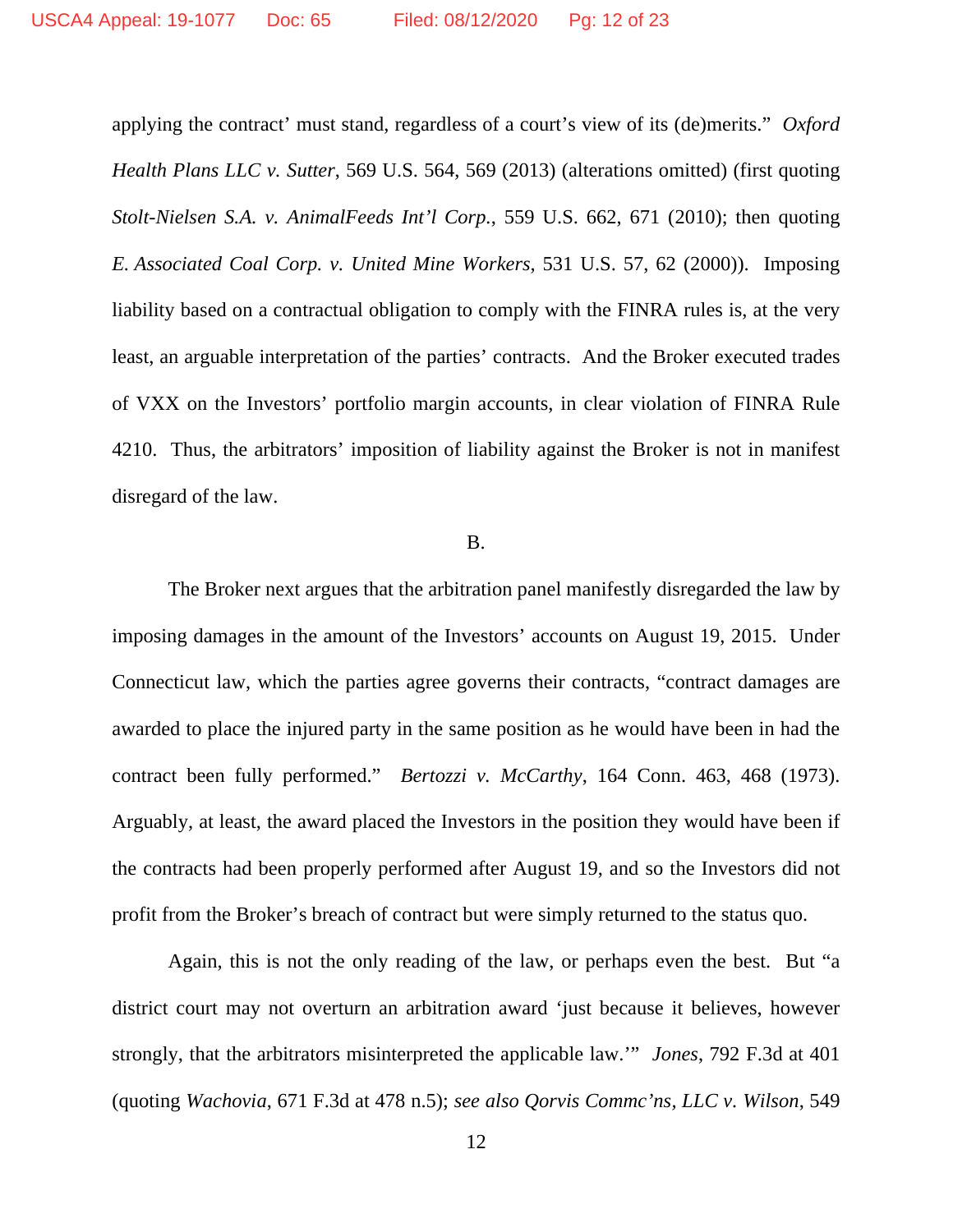F.3d 303, 310, 312 (4th Cir. 2008) (noting that the Federal Arbitration Act "*mandate[s]* substantial deference to awards" and affirming confirmation of award where arbitrator did not "compute damages irrationally"); *Upshur Coals Corp. v. United Mine Workers*, 933 F.2d 225, 229 (4th Cir. 1991) ("An arbitration award is enforceable 'even if the award resulted from a misinterpretation of law, faulty legal reasoning or erroneous legal conclusion' . . . ." (quoting *George Day Constr. Co. v. United Bros. of Carpenters Local 354*, 722 F.2d 1471, 1479 (9th Cir. 1984))). As our friend in dissent has explained, our province is not to determine the merits of the dispute between the parties "but rather to determine only whether the arbitrator did his job — not whether he did it well, correctly, or reasonably, but simply whether he did it." *Yuasa, Inc. v. Int'l Union of Elec., Elec., Salaried, Mach. & Furniture Workers*, 224 F.3d 316, 321 (4th Cir. 2000) (internal quotation marks omitted).

### C.

Finally, the Broker contends that the arbitration panel manifestly disregarded the law by awarding the Investors attorneys' fees. The contracts permit the Broker to seek attorneys' fees but do not provide any such right for the Investors. However, Connecticut law makes such attorneys' fees provisions reciprocal where a consumer enters into a contract "primarily for personal, family or household purposes." Conn. Gen. Stat. § 42- 150bb. It is not manifest disregard of the law to find that the Investors opened their accounts for personal and family use, and that therefore these contracts fall within the statute's reach. *See Rizzo Pool Co. v. Del Grosso*, 240 Conn. 58, 71 (1997).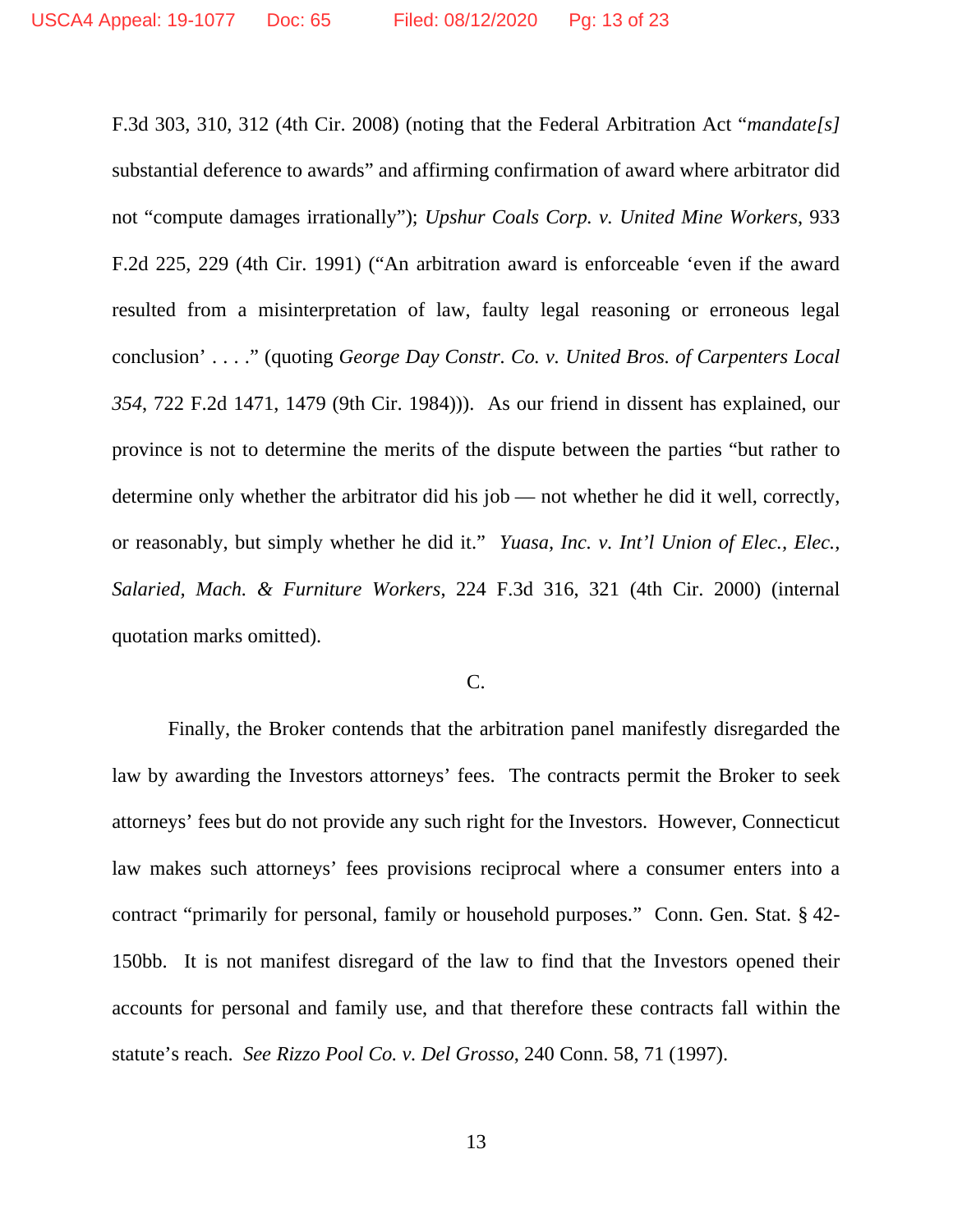IV.

In sum, the district court erred in vacating the modified award. The prolonged proceedings in this case — two arbitration awards, two district court orders, and two federal appeals — illustrate the need to avoid a "cumbersome and time-consuming judicial review process" that would "bring arbitration theory to grief." *Hall St.*, 552 U.S. at 588 (quoting *Kyocera*, 341 F.3d at 988); *see also Stolt-Nielsen*, 559 U.S. at 685 (naming "lower costs, greater efficiency and speed" as "benefits of private dispute resolution"). Without appropriate deference to arbitrators, the costs of vindicating rights drastically increase, threatening to foreclose yet another avenue of relief for ordinary consumers who routinely enter contracts with mandatory arbitration provisions. The modified award must be confirmed.

For the foregoing reasons, the judgment of the district court is vacated, and the case is remanded with instructions to confirm the modified arbitration award.

### *VACATED AND REMANDED WITH INSTRUCTIONS*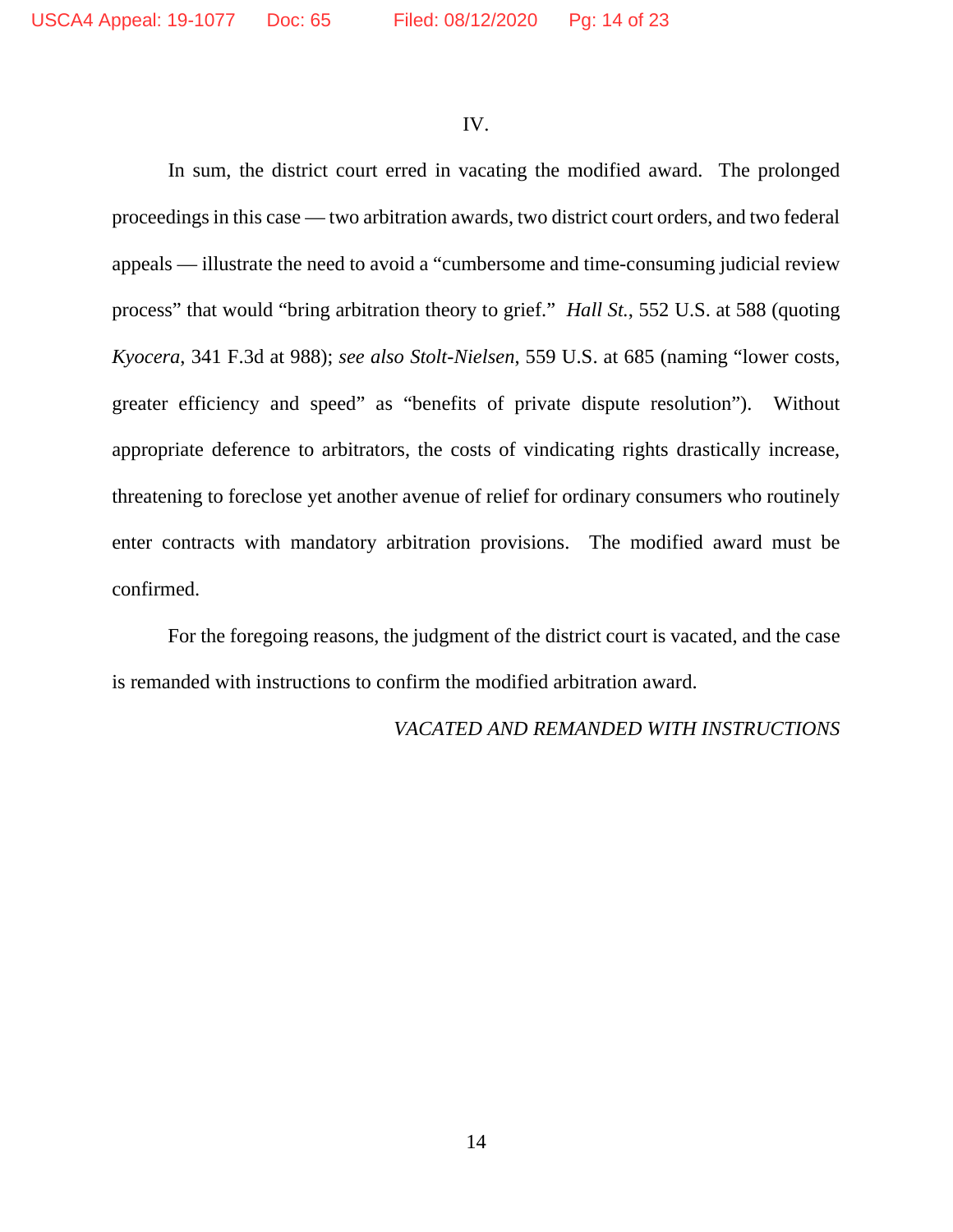NIEMEYER, Circuit Judge, dissenting:

After their investment accounts incurred significant losses, three investors initiated arbitration proceedings against their online brokerage firm, Interactive Brokers LLC, pursuant to the rules of the Financial Industry Regulatory Authority ("FINRA"). They claimed that Interactive Brokers was legally responsible for their losses. The FINRA arbitration panel ruled in favor of the investors and awarded them compensatory damages equal to the value of their accounts on a particular date without explaining why that value constituted damages. Upon review of that award, the district court remanded the case to the arbitration panel for clarification of the damages calculation. The panel then explained in a modified arbitration award that it had pegged damages to the value of the investors' accounts on the particular date *because it lacked evidence about the performance of the accounts prior to that date*, thus effectively conceding that it made no effort to calculate damages consistent with any legal theory. On further review, the district court vacated the award, leading to this appeal.

While judicial review of arbitration awards is, to be sure, "severely circumscribed," this case presents that rare circumstance where the award must be vacated because the arbitrators acted outside the bounds of any governing legal principles. *Apex Plumbing Supply, Inc. v. U.S. Supply Co.*, 142 F.3d 188, 193 (4th Cir. 1998). Rather than calculating the damages that would have restored the investors to the position they would have been in but for Interactive Brokers' wrongdoing, the arbitration panel issued an award based solely and arbitrarily on the value of the investors' accounts on a given date. No legal principle allowed for such a determination; indeed, it was divorced entirely from the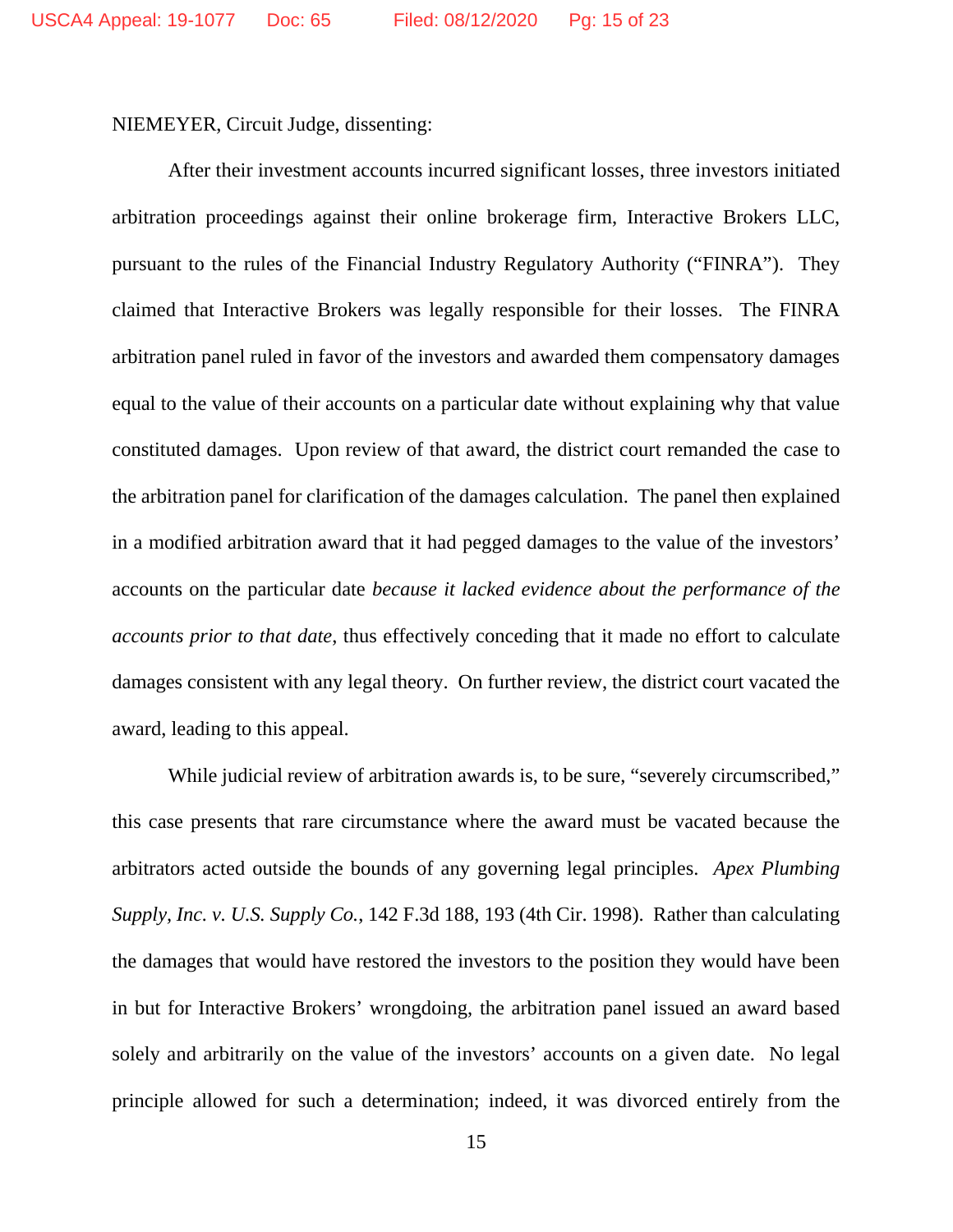pertinent facts and from any legal theory. I would thus affirm the district court's order vacating the modified arbitration award on the basis that the arbitration panel manifestly disregarded the law.

I

Husband and wife Rohit and Preya Saroop opened an account with Interactive Brokers in June 2012, and George Sofis opened an account with the firm in October 2012. Both the Saroops and Sofis hired the same independent, third-party investment manager to manage their accounts. At the request of their investment manager, the Saroops converted their account into a portfolio margin account in January 2015, and Sofis converted his account into a portfolio margin account by July 2015. Like other types of margin accounts, a portfolio margin account allows investors to trade not only using their personal funds, but also using funds borrowed from a broker. The amount of funds that may be borrowed for trading in a portfolio margin account is calculated using a sophisticated algorithm, generally resulting in greater leverage than is available in other types of margin accounts and, correspondingly, greater risk. To help mitigate this risk, investors must maintain a minimum amount of equity in their portfolio margin accounts.

According to the Saroops and Sofis, "immediately after [their] accounts were approved for [p]ortfolio [m]argin," their investment manager used the greater leverage to begin trading options on a particular exchange-traded note — iPath S&P 500 VIX Short-Term Futures ("VXX") — that was tied to market volatility. On August 24, 2015 — after the investment manager had been executing such trades in the Saroops' portfolio margin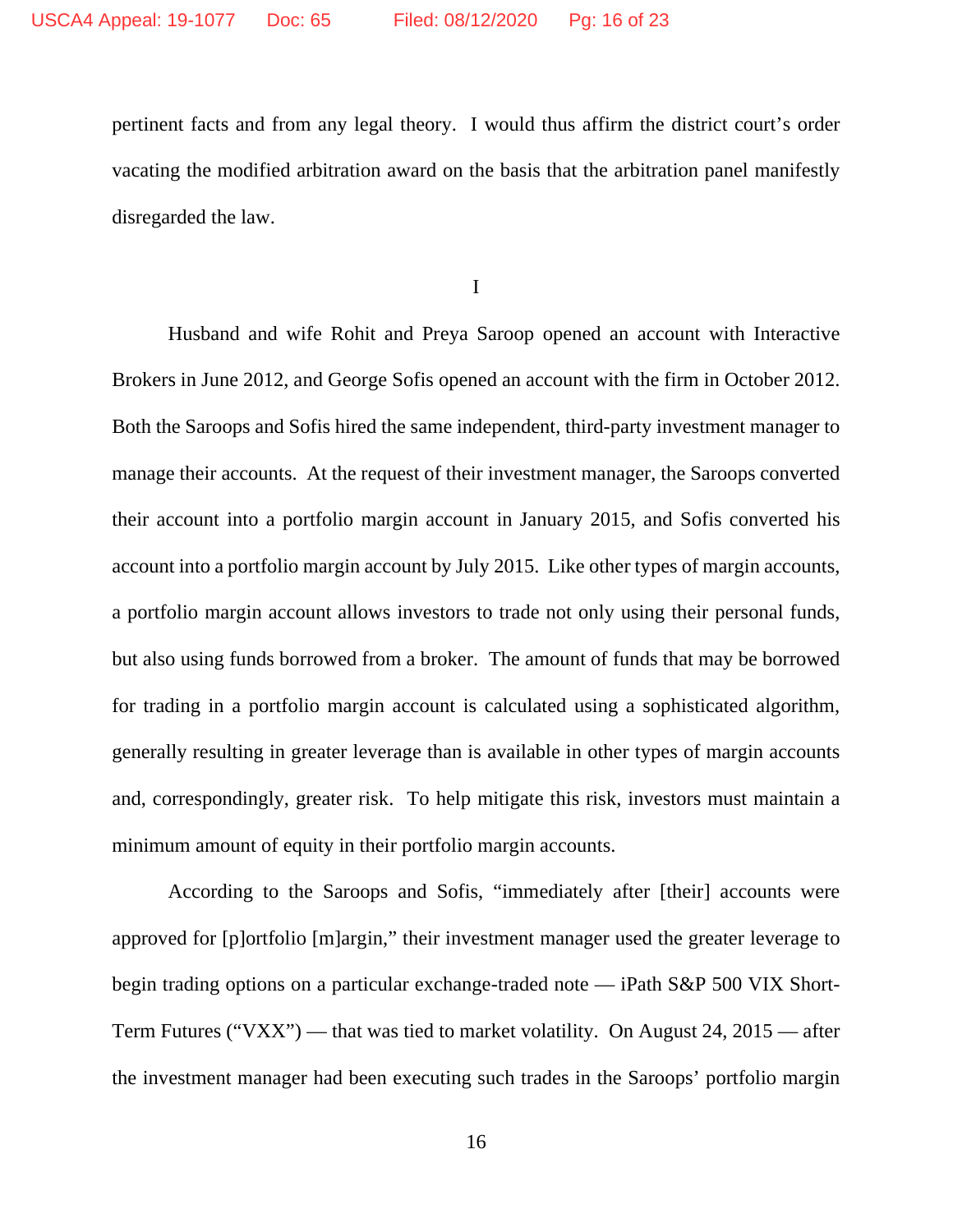account for some eight months and in Sofis's account for at least one month — a drop in the Dow Jones Industrial Average caused the value of the accounts to decrease by approximately 80 percent. As a result, the accounts no longer satisfied the minimum maintenance requirements for portfolio margin accounts, triggering Interactive Brokers' "auto-liquidation" procedures. Through this process, Interactive Brokers sold the entire remaining value of the investors' accounts for an amount that nonetheless left the firm with a loss of approximately \$384,400.

In an attempt to recoup their own losses, the Saroops and Sofis initiated FINRA arbitration proceedings against Interactive Brokers, claiming that Interactive Brokers' policies and practices caused the substantial decrease in the value of their accounts. Among the forms of relief requested, the investors sought damages in an amount between \$1,000,000 and \$3,000,000. Interactive Brokers filed a counterclaim seeking damages equal to the amount of the investors' debt — i.e., the \$384,400 shortfall from the accounts' liquidation.

After a five-day hearing, the three-member arbitration panel returned a monetary award in favor of the investors totaling over \$1,500,000 in "damages" and attorneys' fees. Although neither party had requested the panel to give an "explained decision" pursuant to FINRA Rule 12904(g), the panel nonetheless stated the following:

The Claimants are awarded the value of their accounts on August 19, 2015 (\$520,450.40 to the Saroops and \$500,529.48 to Sofis). Respondent's Counterclaim was dismissed based on Respondent's violation of FINRA Rule 4210 as further explained in regulatory notice 08-09. The securities placed in the portfolio margin account were not eligible for that account based on these rules and regulations.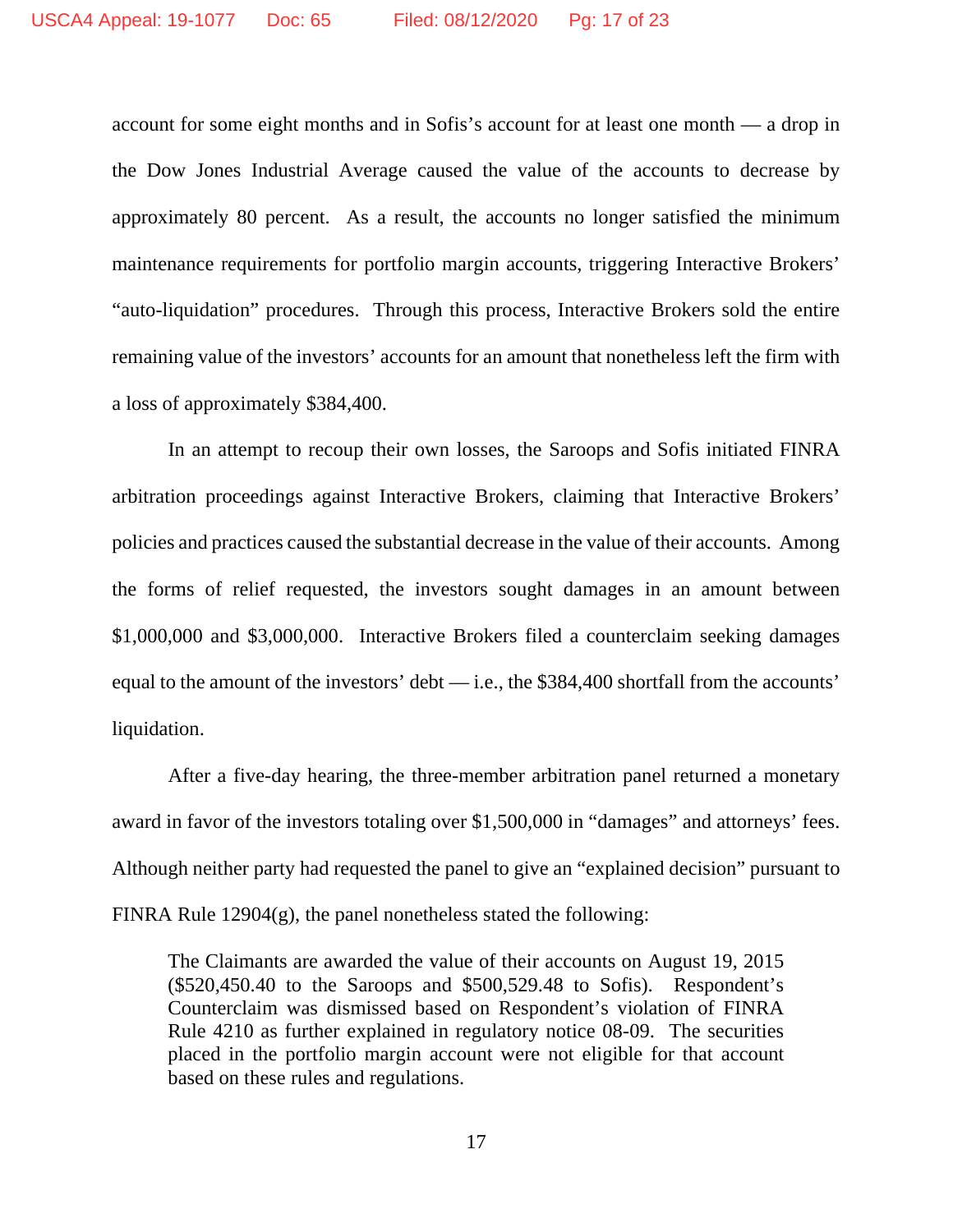Proceeding in the district court, Interactive Brokers filed a motion to vacate the arbitration award on various grounds, and the investors filed a counter-motion to have the award confirmed. The district court denied both motions, instead remanding the case to the arbitration panel for clarification. Specifically, the court determined that the award was "not a reasoned one," explaining that the award had not identified "which of the . . . claims filed by Claimants was the source of liability" and that the court could not "concoct a scenario where the amount of compensatory damages awarded . . . makes sense." The court continued:

Of course, it is possible the arbitrators had a valid reason for pinning the damages award to the value of the Claimants' account[s] on August 19, 2015. It is also possible the arbitrators simply made a mistake in applying the legal principles governing damages. Or, perhaps the panel manifestly disregarded the law of damages because it was easier than calculating the proper figure, or because they wished to punish Interactive. Two of those scenarios would require the award to be affirmed. The third would require vacatur. But, in the words of the Claimants themselves, "it is simply impossible to discern . . . what legal theories or causes of action the Panel considered and accepted or rejected when finding liability." The Court agrees.

(Internal citations omitted).

On remand, the arbitration panel returned a modified award which purported to

explain the damages determination. It stated:

*There was no evidence of profits or losses* in securities ineligible for portfolio management accounts from the time that the parties signed the portfolio management agreements and the parties' accounts' net asset values, all cash on August 19, 2015. *Therefore, the panel could not consider what happened prior to the investment of cash on August 19, 2015* in the portfolio management accounts.

The damages set forth above stem from the amounts, all cash, on August 19, 2015, which were subsequently invested in securities that were ineligible for investment in portfolio margin accounts.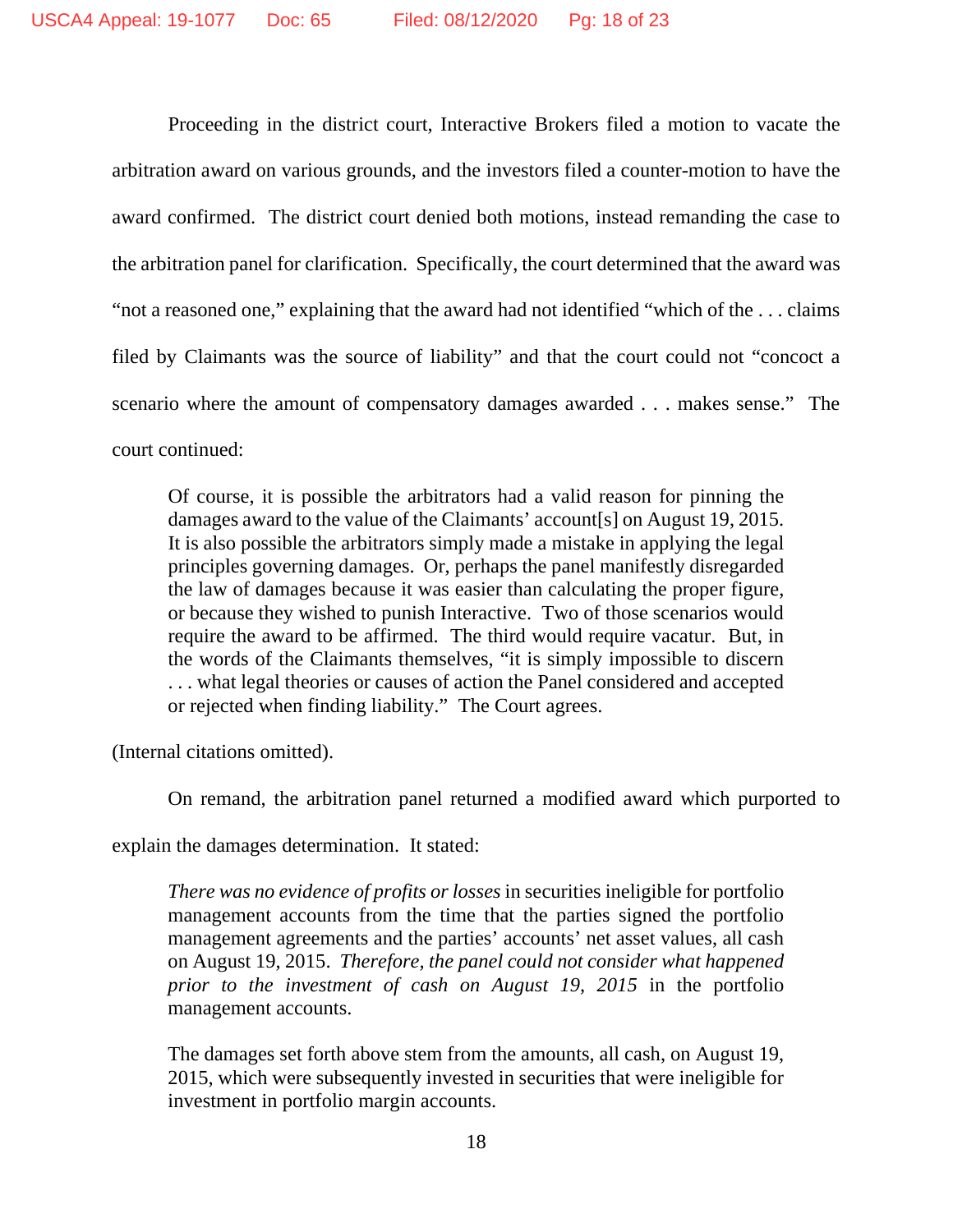(Emphases added). Again, Interactive Brokers filed a motion in the district court to vacate the award, and again the investors filed a motion to confirm it. Ultimately, the district court vacated the award on the ground that the arbitration panel had manifestly disregarded the law by basing its finding of liability against Interactive Brokers on the violation of a FINRA rule. According to the district court, liability could not be based solely on Interactive Brokers' violation of a FINRA rule because "the law is clear that there is no private right of action to enforce FINRA rules." The district court then reinstated only Interactive Brokers' counterclaim for consideration before a new arbitration panel. This appeal followed.

#### II

It is a longstanding cardinal principle that compensatory damages "shall be the result of the injury alleged and proved, and that the amount awarded shall be precisely commensurate with the injury suffered, neither more nor less." *Birdsall v. Coolidge*, 93 U.S. 64, 64 (1876). Accordingly, a "factfinder is not entitled to base a judgment on speculation or guesswork." *Zenith Radio Corp. v. Hazeltine Research, Inc.*, 395 U.S. 100, 124 (1969). But in this case, the arbitration panel's measure of damages fell far short of even guesswork, reflecting instead a complete abdication of its responsibility.

As an initial matter, I conclude that the district court did not err in remanding the original arbitration award back to the panel for clarification. In the original award, the arbitration panel indicated that the investors' damages equaled the value of their accounts on a particular date — August 19, 2015. And while the panel was not required to explain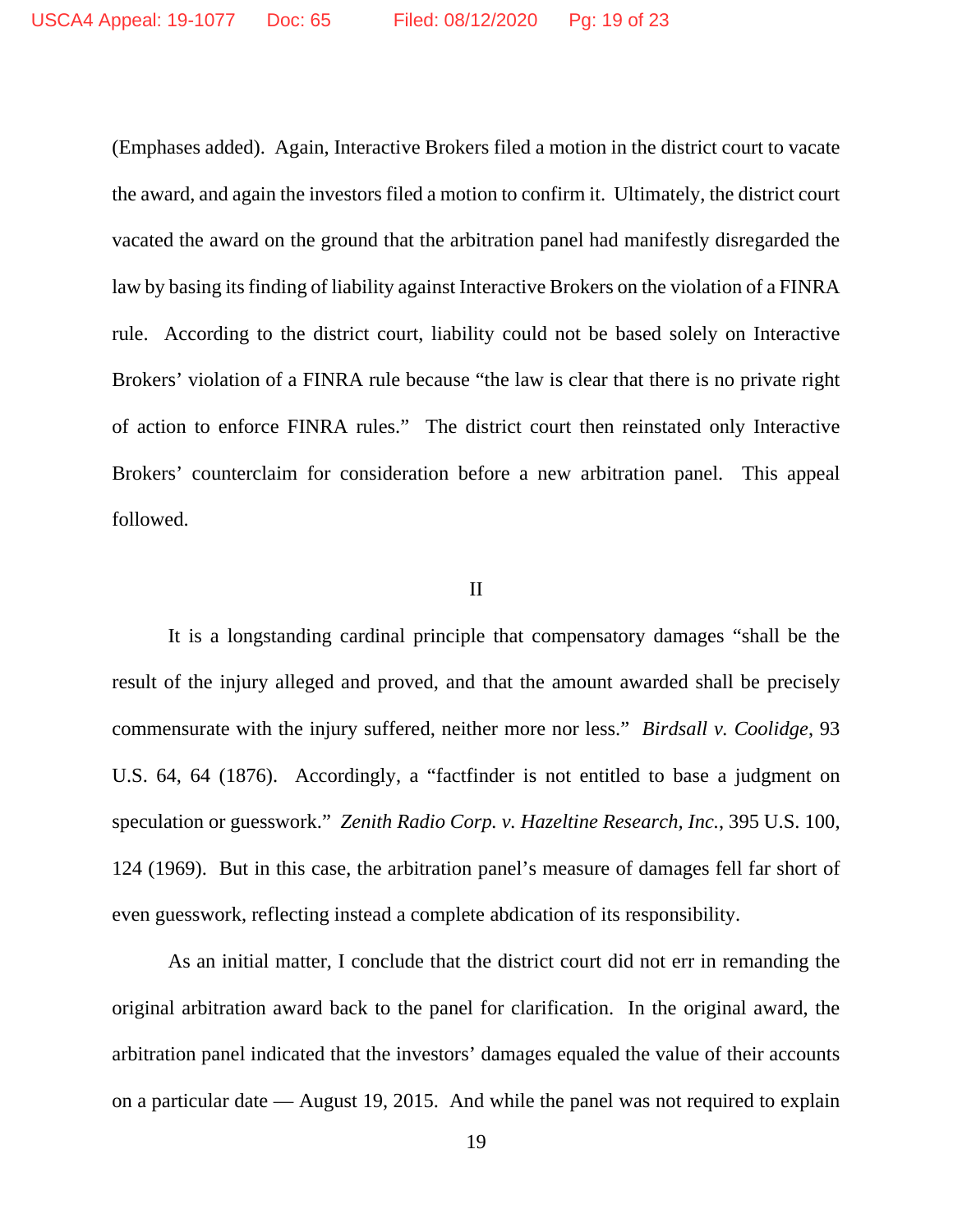why it calculated damages by pegging them to the value of the investors' accounts on that date, the explanation it did provide led the district court to observe that "[t]he amount of damages awarded by the arbitrators does not correspond to any [discernible] theory of liability." I agree with the court's observation and thus conclude that the court's remand for clarification was appropriate.

On remand, the arbitration panel did clarify how it had arrived at its damages figure, thereby revealing that it had ignored the law of damages. Explaining that it "could not consider what happened prior to the investment of cash on August 19, 2015 in the portfolio management accounts" because there was "no evidence of profits or losses" prior to that date, the panel forwent entirely any attempt to quantify the harm attributable to Interactive Brokers' wrongdoing. Instead of requesting evidence sufficient to make a damages determination or taking some other corrective action, the panel merely selected a date and decreed that the investors' damages equaled the value of their accounts on that date. As the district court had foreshadowed, the panel essentially confirmed that it had "manifestly disregarded the law of damages because it was easier than calculating the proper figure." This is not a mere misinterpretation of applicable law; it is an outright refusal to apply any law in the first instance. In short, the arbitration panel abdicated its role as factfinder and disregarded the basic legal principles governing damages, resulting in an impermissible and extralegal award.

The majority nonetheless affirms the damages award based on its incomprehensible view that there is a reasonable explanation for the arbitration panel's decision to pin damages to the value of the investors' accounts on a particular date. *See ante* at 12–13.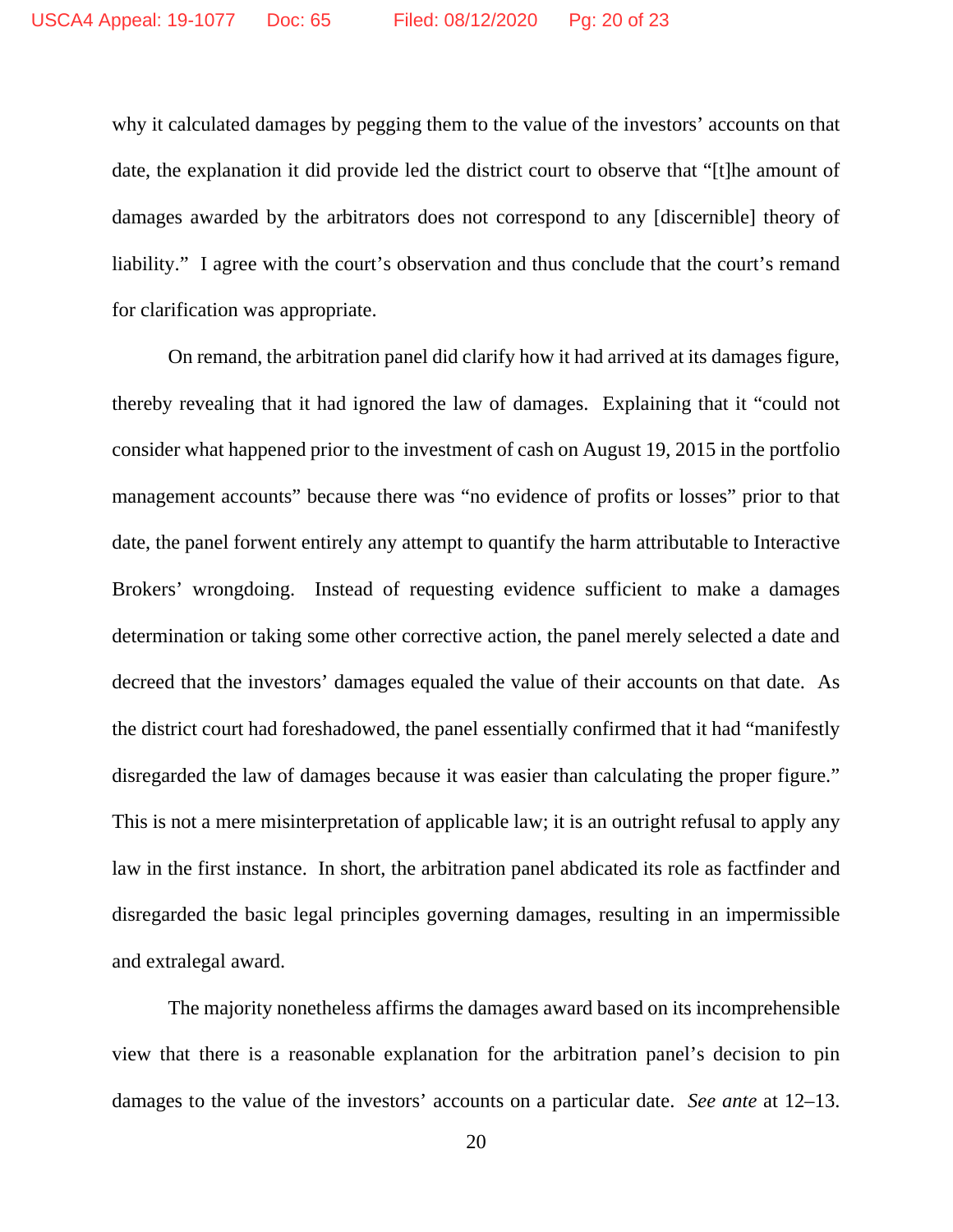First, the majority parses the language of the modified arbitration award to conclude that the arbitration panel did not specify the basis for Interactive Brokers' liability. *Id.* at 10– 11. Then it concludes that one such permissible basis would be breach of contract. *Id.* at 11. Specifically, the majority posits that the FINRA Rules — which prohibit trades of VXX in portfolio margin accounts — were incorporated by reference into the investors' contracts with Interactive Brokers and that Interactive Brokers' allowance of such trades amounted to contractual breach. *Id.* at 11–12. With a legal theory thus identified, the majority then simply upholds the damages award because "[a]rguably, at least, [it] placed the Investors in the position they would have been [in] if the contracts had been properly performed after August 19," without providing any explanation for the legal significance of that date. *Id.* at 12.

Accepting, for purposes of discussion, a contract theory of liability, Interactive Brokers was obligated to perform its contractual obligations for the duration of its relationship with the investors, not just for the period after August 19. And both the investors and Interactive Brokers acknowledge that VXX trades occurred in the portfolio margin accounts *prior* to August 19. Indeed, according to the investors, their financial advisor began executing such trades "immediately after [their] accounts were approved for [p]ortfolio [m]argin" — i.e., as early as January 2015 for the Saroops and by July 2015 for Sofis. Similarly, Interactive Brokers explains that "[b]y [the time the investors had converted their accounts to portfolio margin accounts], the Traders' investment strategy focused on making margin sales of naked call options for [VXX] Exchange Traded Notes." Even the majority seems to recognize that VXX trades occurred prior to August 19, stating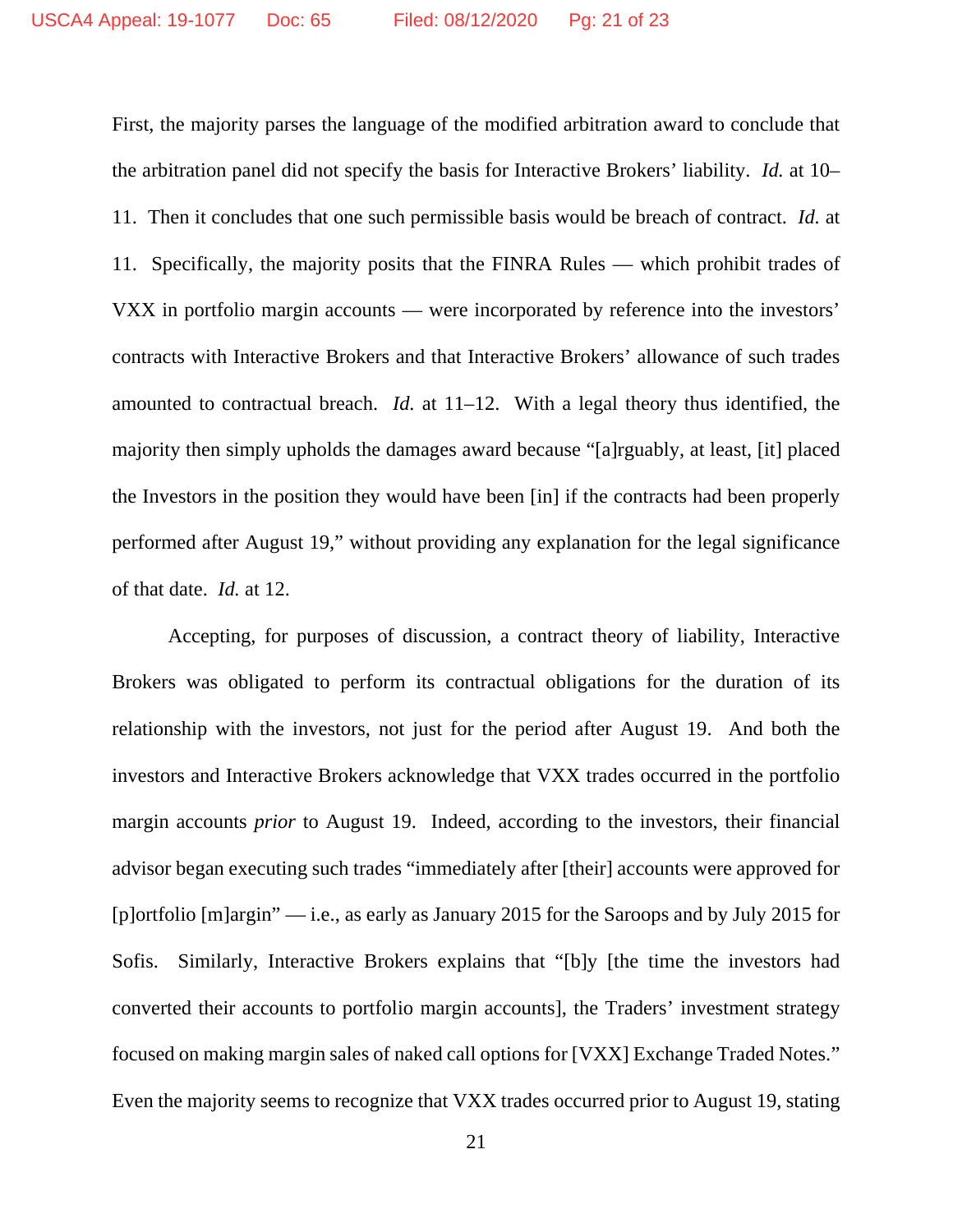"[a]fter August 19, the investment manager began *once again* trading VXX call options." *Ante* at 4 (emphasis added). And if the theory of liability is that Interactive Brokers breached its contracts with the investors by permitting these VXX trades to be made, then the impact of any such trades executed prior to August 19 would have to be included when computing the damages award that would restore the investors *to the position they would have been in but for the breach*.

Thus, even under the majority's breach of contract theory, the award does not reflect an acceptable calculation of damages. Indeed, the arbitration panel specifically explained that, due to insufficient evidence, *it did not consider profits and losses in the portfolio margin accounts between the accounts' creation and August 19*. As such, it would have been impossible for the panel to arrive at a damages figure that would have restored the status quo. For instance, if the allegedly improper VXX trades executed prior to August 19 had caused the investors' accounts to *gain* in value, then the arbitration panel's failure to consider those trades in calculating damages would have resulted in an improperly inflated award.

At bottom, neither breach of contract nor any other theory of liability would have permitted compensatory damages to be tied to the value of the investors' accounts on a single, specific date, with no consideration of what came before or after. Conceding that it could not calculate the proper damages figure for lack of evidence, the arbitration panel opted for the easier course — an award by simple fiat. That course, however, was unmoored to any legal principle governing damages and was therefore in manifest disregard of the law.

22